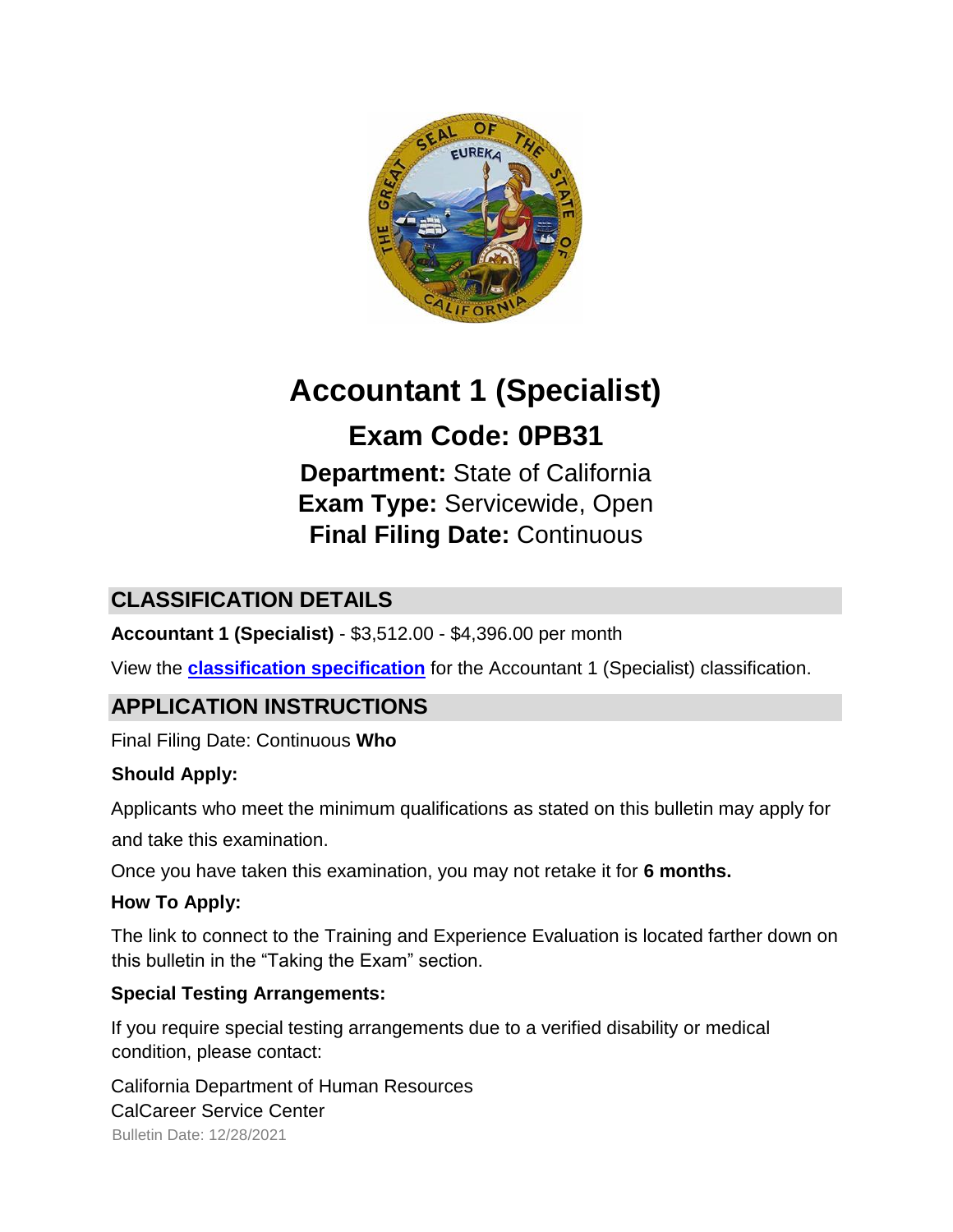1810 16th Street Sacramento, CA 95814

Phone: (866) 844-8671 Email: CalCareer@CalHR.CA.GOV

California Relay Service: 7-1-1 (TTY and voice)

TTY is a Telecommunications Device for the Deaf, and is reachable only from phones equipped with a TTY Device

## **MINIMUM QUALIFICATIONS**

All applicants must meet the education and/or experience requirements as stated on this exam bulletin to be accepted into the examination. Part-time or full-time jobs, regardless of whether paid or volunteer positions, and inside or outside California state service will count toward experience.

#### **Accountant 1 (Specialist)**

**Experience:** One year of bookkeeping or accounting experience performing duties comparable in level to those of an Accounting Technician in the California state service.

#### **and**

**Education:** Completion of at least 12 semester hours of a professional accounting curriculum.

## **POSITION DESCRIPTION**

#### **Accountant 1 (Specialist)**

Under direct supervision, to perform the more difficult semi- professional accounting work in the establishment and maintenance of accounts and records for specialized agency activities, departmental systems, and for central fiscal control activities; maintenance of a segment of an accounting function for a State department (e.g., accounts receivable, accounts payable, cash disbursements); and to do other related work.

## **EXAMINATION SCOPE**

This examination consists of the following components:

**Training and Experience Evaluation –** Weighted 100% of the final score.

The examination will consists solely of a **Training and Experience Evaluation.** To obtain a position on the eligible list, a minimum score of 70% must be received. Applicants will receive their score upon completion of the Training and Experience Evaluation process.

Bulletin Date: 12/28/2021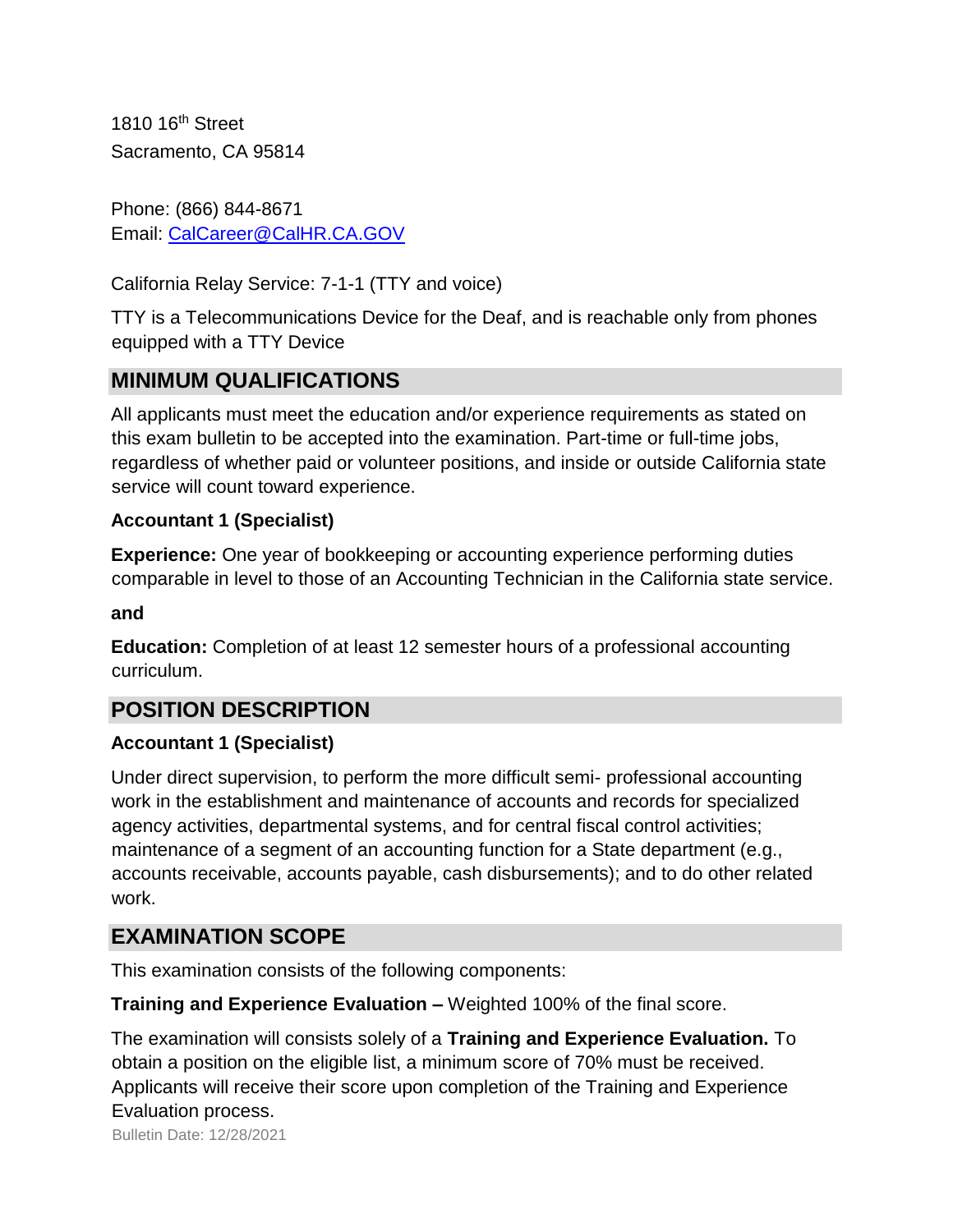In addition to evaluating applicants' relative knowledge, skills, and ability, as demonstrated by quality and breadth of education and/or experience, emphasis in each exam component will be measuring competitively, relative job demands, each applicant's:

#### **Knowledge of:**

- 1. Principles and practices of financial record keeping to conduct audits and perform accounting functions.
- 2. Computer software programs (e.g., Outlook, Excel, Power Point, Word) to facilitate accounting operations.
- 3. Internal control procedures to protect and safeguard organizational assets and resources.
- 4. Debits and credits of accounts to ensure correct payments and receipts are recorded.
- 5. Principles and processes for providing customer services (e.g., evaluation of customer needs and satisfaction, service assessment, meeting quality standards for services).

#### **Ability to:**

- 1. Apply accounting principles and procedures to work assignments.
- 2. Analyze data and draw logical conclusions to accurately process, provide, and implement accounting information.
- 3. Audit accounting information and verify its accuracy.
- 4. Use accounting database and spreadsheet software to input, organize, track, and retrieve data.
- 5. Conduct basic research using databases, files, reference manuals, and other sources to perform accounting functions.
- 6. Identify appropriate resources for answering inquiries.
- 7. Analyze situations accurately and adopt an effective course of action.
- 8. Solve accounting problems related to work assignments.
- 9. Perform basic mathematical computations using addition, subtraction, multiplication, division, and averages to solve problems.
- 10.Use organizational filing systems to track accounting information.
- 11.Write clear and concise documents to communicate with internal/external stakeholders using correct grammar and spelling.
- 12.Use tact and diplomacy to establish and maintain cooperative relationships when dealing with the needs, problems, and/or concerns of employees, the public, and/or outside organizations.
- 13.Work on multiple tasks concurrently to ensure timely completion of projects and other work activities.
- 14.Prioritize assigned work to complete assignments on a timely basis.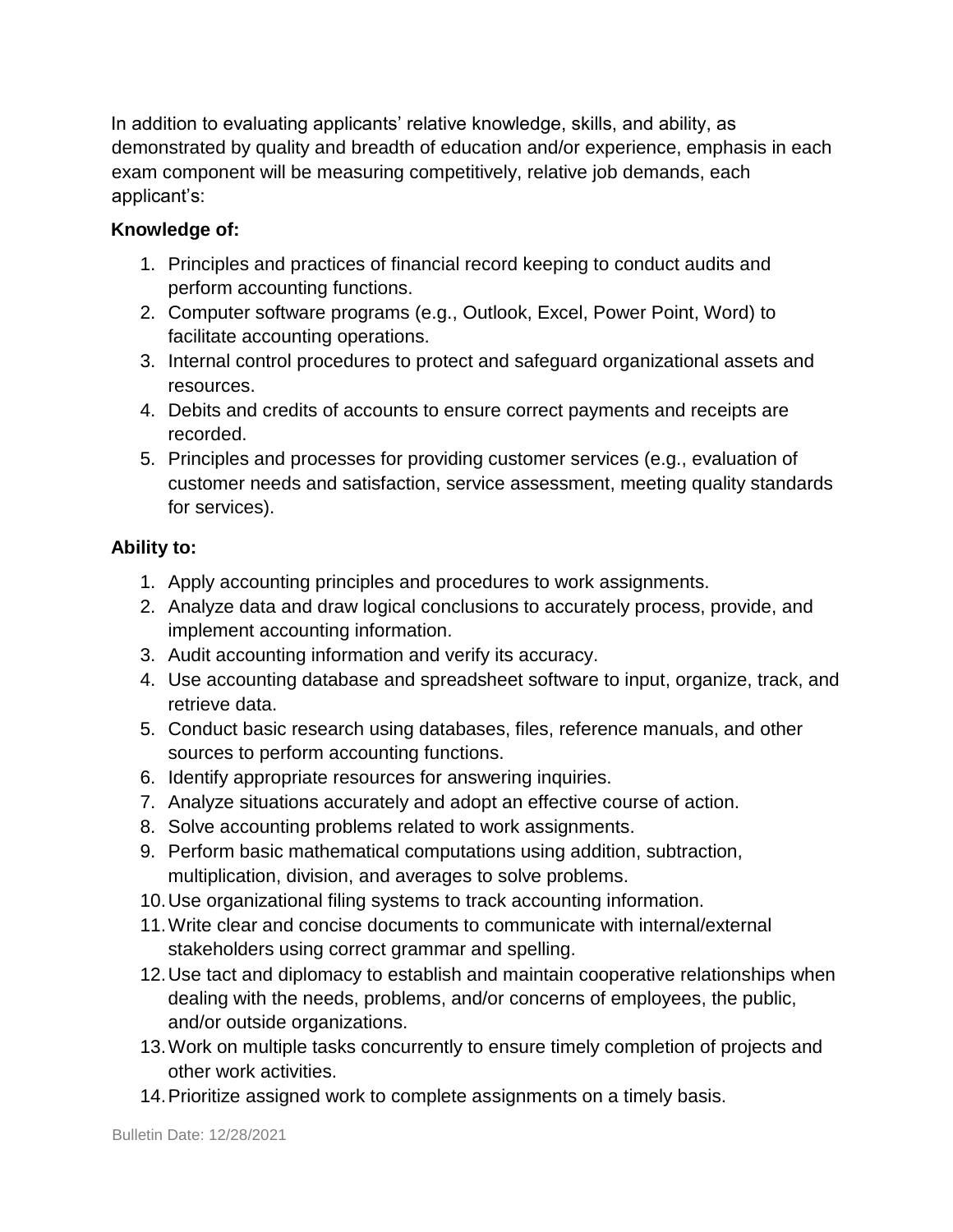## **ELIGIBLE LIST INFORMATION**

A servicewide, open eligible list for the **Accountant 1 (Specialist)** classification will be established for:

State of California (all State of California departments, statewide)

The names of successful competitors will be merged onto the eligible list in order of final score regardless of exam date. Eligibility expires **12 months** after it is established. Applicants must then retake the examination to reestablish eligibility.

Veterans' Preference will be granted for this examination. In accordance with Government Codes 18973.1 and 18973.5, whenever any veteran, or widow or widower of a veteran achieves a passing score on an open examination, he or she shall be ranked in the top rank of the resulting eligible list.

Veterans status is verified by the California Department of Human Resources (CalHR). Information on this program and the Veterans' Preference Application (Std. 1093) is available **[online.](https://www.jobs.ca.gov/CalHRPublic/Landing/Jobs/VeteransInformation.aspx)** [A](https://www.jobs.ca.gov/CalHRPublic/Landing/Jobs/VeteransInformation.aspx)dditional information on veteran benefits is available at the Department of Veterans Affairs.

Career Credits are not granted for examination(s) administered on an Open basis or Promotional basis.

## **EXAMINATION INFORMATION**

**[Preview Training and Experience Evaluation](https://jobs.ca.gov/jobsgen/0PB31A.pdf)**

## **PREPARING FOR THE EXAMINATION**

Here is a list of suggested resources to have available prior to taking the exam.

**Employment History:** Employment dates, job titles, organization names and addresses, names of supervisors or persons who can verify your job responsibilities, and phone numbers of persons listed above.

**Education:** School names and addresses, degrees earned, dates attended, courses taken (verifiable on a transcript), persons or office who can verify education, and phone numbers of persons or offices listed above.

**Training:** Class titles, certifications received, names of persons who can verify your training, and phone numbers of persons listed above.

## **TAKING THE EXAMINATION**

Take the **[Training and Experience Evaluation](https://jobs.ca.gov/public/login.aspx?ExamId=0PB31)** for the **Accountant 1 (Specialist)**  classification.

## **TESTING DEPARTMENTS**

State of California (all State of California departments)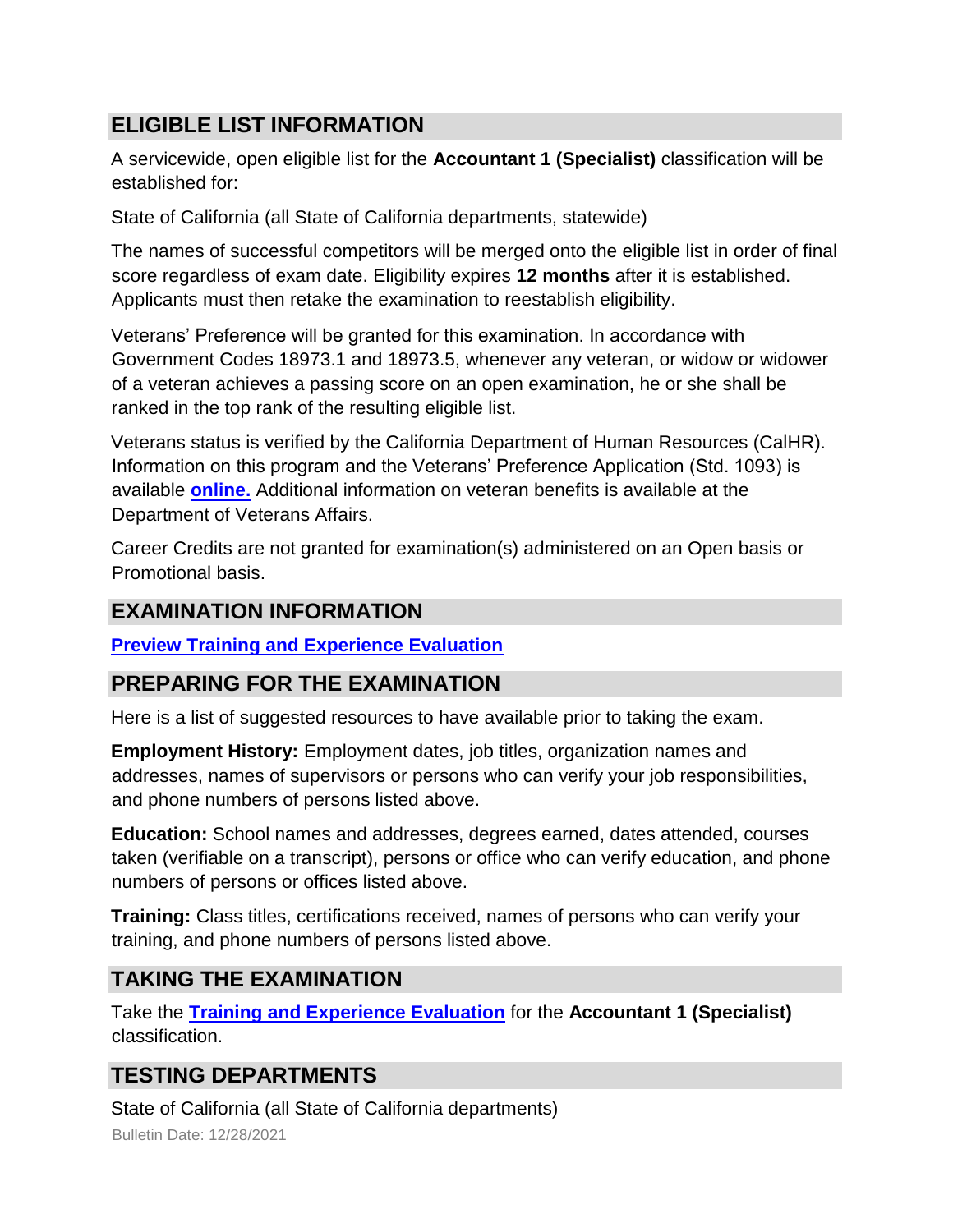## **CONTACT INFORMATION**

California Department of Human Resources CalCareer Service Center 1810 16<sup>th</sup> Street Sacramento, CA 95814 Phone: (866) 844-8671 Email: CalCareer@CalHR.CA.GOV

California Relay Service: 7-1-1 (TTY and voice)

TTY is a Telecommunications Device for the Deaf, and is reachable only from phones equipped with a TTY Device.

#### **EQUAL OPPORTUNITY EMPLOYER**

The State of California is an equal opportunity employer to all, regardless of age, ancestry, color, disability (mental and physical), exercising the right of family care and medical leave, gender, gender expression, gender identity, genetic information, marital status, medical condition, military or veteran status, national origin, political affiliation, race, religious creed, sex (includes pregnancy, childbirth, breastfeeding, and related medical conditions), and sexual orientation.

## **DRUG-FREE STATEMENT**

It is an objective of the State of California to achieve a drug-free State work place. Any applicant for State employment will be expected to behave in accordance with this objective, because the use of illegal drugs is inconsistent with the law of the State, the rules governing civil service, and the special trust placed in public servants.

#### **GENERAL INFORMATION**

Examination and/or Employment Application (STD 678) forms are available at the California Department of Human Resources, local offices of the Employment Development Department, and through your **[CalCareer Account.](http://www.jobs.ca.gov/)**

If you meet the requirements stated on this examination bulletin, you may take this examination, which is competitive. Possession of the entrance requirements does not assure a place on the eligible list. Your performance in the examination described in this bulletin will be rated against a predetermined job-related rating, and all applicants who pass will be ranked according to their score.

The California Department of Human Resources (CalHR) reserves the right to revise the examination plan to better meet the needs of the service, if the circumstances under which this examination was planned change. Such revision will be in accordance with civil service laws and rules and all applicants will be notified.